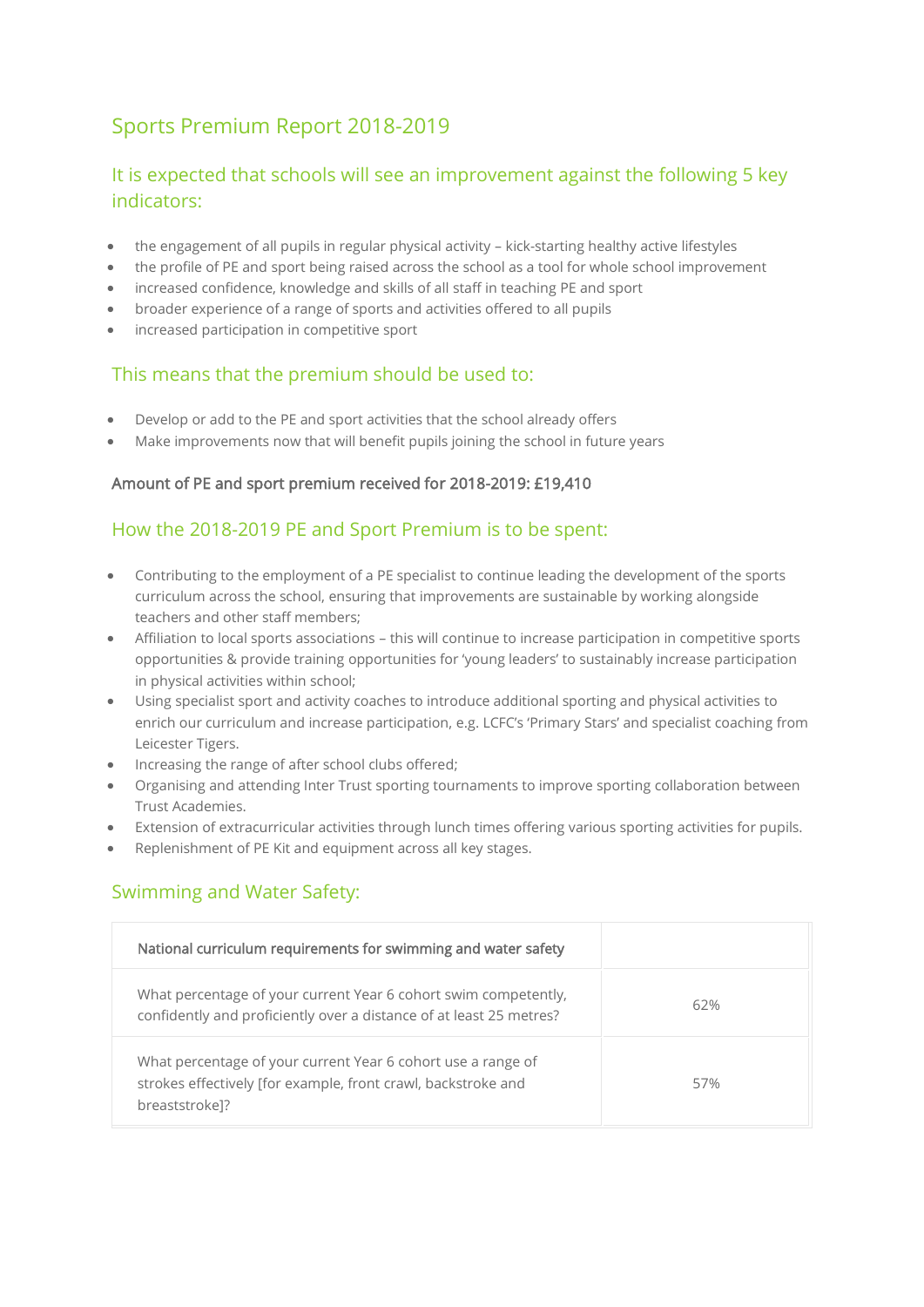| What percentage of your current Year 6 cohort perform safe self-<br>rescue in different water-based situations?                                                                                                                   | 61% |
|-----------------------------------------------------------------------------------------------------------------------------------------------------------------------------------------------------------------------------------|-----|
| Schools can choose to use the Primary PE and Sport Premium to<br>provide additional provision for swimming but this must be for<br>activity over and above the national curriculum requirements. Have<br>you used it in this way? | No. |

## Evaluation of the Academic Year 2017-2018

During the 2017-2018 academic year the PE and sports premium funding was used to maintain and enhance the provision in PE and school sport.

#### Impact

#### Skill Levels:

As a result of the continued employment of a PE specialist, the quality of P.E continues to rise. As children progress through the school, they are displaying greater confidence in their own abilities, and an increasing number of more able students are being identified as a result of the increased confidence, knowledge and skills of staff teaching P.E. This will develop even further during 2018-2019 and beyond as the skill based assessment framework is implemented across the school. Sporting achievements in 2017-2018 highlight the improvement and impact of our Sports Premium funding. Our football team won their League, and qualified for the Finals Day held at King Power Stadium. Four of our pupils achieved great success at Cross Country and finished within the top 30 of their division. Our pupils won the girls and boys relay races at the School Sports Hall Athletics competition, and one of our pupils won the javelin event. Our basketball team finished 3<sup>rd</sup> in a SSPAN inter schools tournament, and we participated with confidence in a Quicksticks Hockey Tournament. Northfield House sports teams are also representing themselves well during the Inter Trust sporting tournaments and are clearly becoming increasingly skilled. The confidence of our pupils in a broad range of athletic events has greatly increased.

### Participation:

During the 2017-2018 academic year, as a result of our Sports Premium funding, we worked with a range of specialist sports coaches to widen the range of physical and sporting activities offered to our children and increased participation:

| <b>Activity</b>                           | <b>Numbers</b><br>participating<br>2016/2017 | Age range       | <b>Numbers</b><br>participating<br>2017/2018 | Age range       |
|-------------------------------------------|----------------------------------------------|-----------------|----------------------------------------------|-----------------|
| After school football<br>(Leicester City) | 30                                           | KS <sub>2</sub> | 50                                           | KS <sub>2</sub> |
| Basketball club<br>(Riders)               | 24                                           | KS <sub>2</sub> | 25                                           | KS <sub>2</sub> |